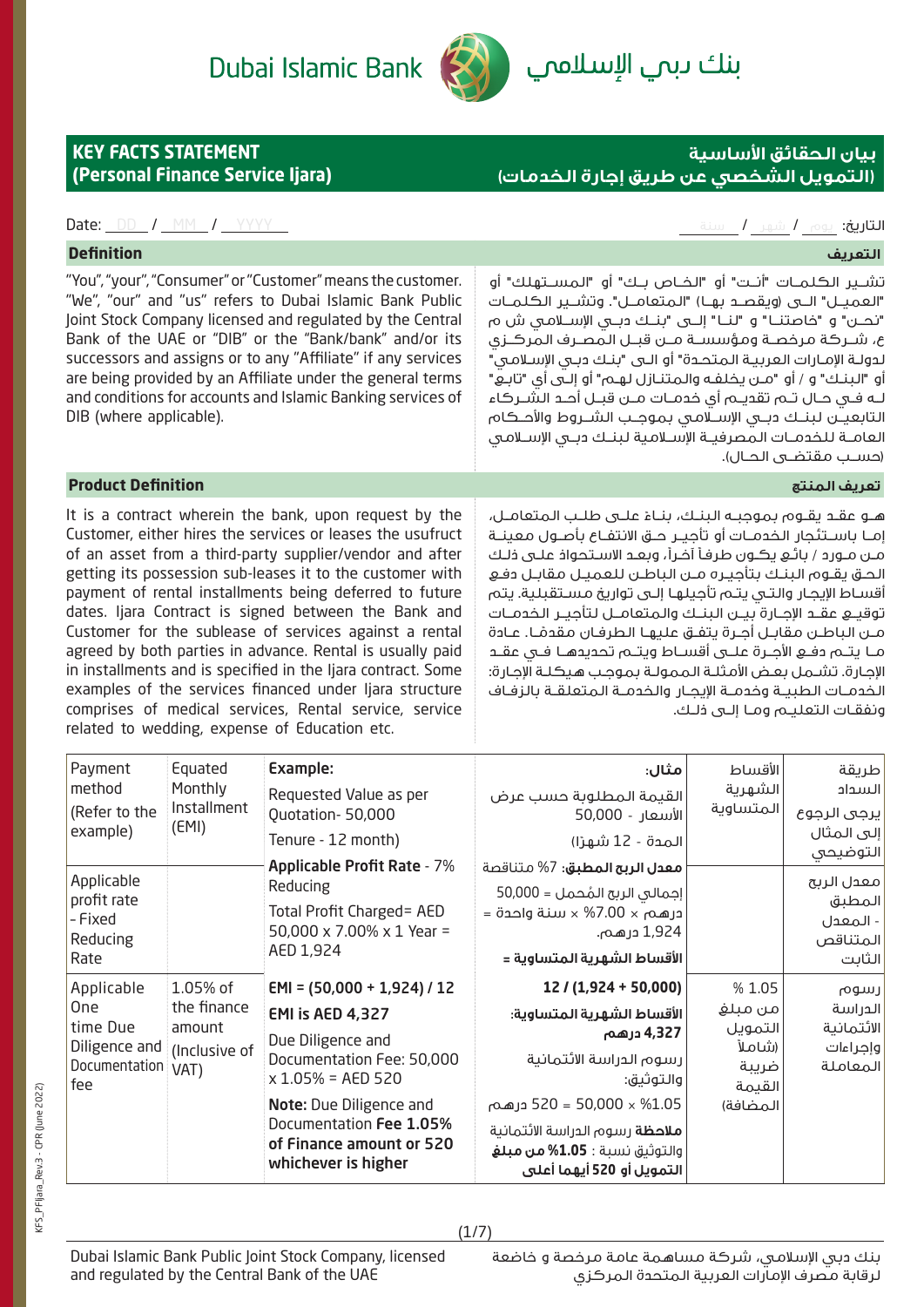

| Indicative<br>Annualized<br>Percentage<br>Rate (APR)<br>for Personal<br>Finance | Starting from 7.21% up to 21.96%.<br>APR is the total cost of the Personal Finance<br>from Dubai Islamic Bank over one year.<br>APR is a good way to calculate the cost<br>of financing because it takes into account<br>all associated costs of financing, including<br>additional charges like Due Diligence and<br>Documentation fee.<br>Annualized Percentage Rate in this Key<br>Fact Statement is an indicative rate.                                                                                                                                                          |                                                                                                                                                                                                                                                                                                                                                                                | تبدأ من 7.21% حتى 21.96%.<br>معدل الربح السنوى هـو التكلفـة الإجماليـة<br>للتمويـل الشـخصي مـن بنـك دبـى الإسـلامـى<br>السـنـوى طريقــة جيــدة لحســاب تكـلفــة<br>التمويــل لأنــه يأخــف فــى الاعتبــار جميــع<br>تكاليـف التمويـل المرتبطـة ، بمـا فـى ذلـك<br>الرسوم الإضافية مثل رسوم دراسة الجدوى<br>والمسـتندات.<br>معــدل الربــح الـســنـوي فــي بيــان الـحقائــق                                                                                                                                                 |                                                                     | مؤشر<br>معدل الربح<br>السنوى<br>(APR)<br>لتمويل<br>الشخصى |
|---------------------------------------------------------------------------------|--------------------------------------------------------------------------------------------------------------------------------------------------------------------------------------------------------------------------------------------------------------------------------------------------------------------------------------------------------------------------------------------------------------------------------------------------------------------------------------------------------------------------------------------------------------------------------------|--------------------------------------------------------------------------------------------------------------------------------------------------------------------------------------------------------------------------------------------------------------------------------------------------------------------------------------------------------------------------------|------------------------------------------------------------------------------------------------------------------------------------------------------------------------------------------------------------------------------------------------------------------------------------------------------------------------------------------------------------------------------------------------------------------------------------------------------------------------------------------------------------------------------|---------------------------------------------------------------------|-----------------------------------------------------------|
| Cooling off                                                                     | You are eligible for cooling off period<br>of (5) Business days from the date of<br>application approval. This provision allows<br>you to reconsider and withdraw from the<br>transaction. In this case, the Bank will<br>charge Due diligence and Processing Fee as<br>per the Schedule of Charges. If you waive<br>your Cooling-Off Option, the transaction will<br>be processed as soon as possible, as per the<br>Bank's normal conduct of business.<br>* Would you like to get the Cooling Off<br>period for 5 days?<br>Please choose Yes or No:<br>Yes<br>$\blacksquare$<br>No |                                                                                                                                                                                                                                                                                                                                                                                | أنـت مؤهــل للحصــول علـــى فتــرة المراجعــة<br>لمـدة 5 أيـام عمـل مــن تاريــخ الموافقــة علــى<br>النظـر وإلغـاء المعاملــة. وفـي هــذه الحالــة،<br>ســيقوم البنــك بفــرض رســوم الـدراســة<br>الائتمانية والمستندات وفقأ لجدول الرسوم<br>في حـال التخلــي عــن خيــار فتــرة الـمراجعــة،<br>فسـيتم عندئـذ معالجـة المعاملـة فـى أقـرب<br>وقت ممكن وفقًا لإجراءات العمـل المعتـادة<br>للبنك.<br>* هل ترغب بالحصول على فترة المراجعة<br>لـمـدة 5 أيام مـن تاريغ الـمـوافقة؟<br>يرجى اختيار نعم أم لا:<br>V l<br>ــا نعم |                                                                     | فترة<br>المراجعة                                          |
| Credit<br>Appraisal<br>and<br>Documentation<br>fee                              | AED 105                                                                                                                                                                                                                                                                                                                                                                                                                                                                                                                                                                              | is<br>Installment<br>Deferral<br>delay or suspension<br>the<br>of repayment of Personal<br>Finance facility's<br>monthly<br>installment.<br>Every<br>year<br>Customer is allowed to avail<br>2 installment postponements.                                                                                                                                                      | تأجيــل القســـط هـــو تأخيــر<br>أو تعليـــق ســـــداد الـقســـط<br>الشـــهرى الـمتعلــــق بتســــهيل<br>التمويــل الشـــخصى. ســنـويأ،<br>يحـق للعميـل تأجيـل القسـط<br>مرتيــن فقــط                                                                                                                                                                                                                                                                                                                                      | 105 درهـم                                                           | رسوم<br>التوثيق<br>وتقييم<br>الائتمان<br>المطبقة          |
| Applicable<br>early<br>settlement<br>Charges                                    | Outstanding<br>Principal or<br>AED 10,000<br>whichever is<br>lower                                                                                                                                                                                                                                                                                                                                                                                                                                                                                                                   | 1.05% of the   Facility you availed is based  <br>on ljarah structure. In case<br>you intend to pre-settle (full<br>or partial pre-settlement)<br>the facility before the final<br>installment date, the Bank,<br>at its own discretion and as<br>per the CB UAE guidelines,<br>may offer a rebate on the<br>outstanding profit component<br>of the amount due to the<br>bank. | التســـهـيلات التـــى<br>تعتمـد<br>حصلـت عليهـا علــى هـيـكل<br><b>الإجـارة</b> . فــى حـال كنــت<br>تنـــوى اجـــراء تســــوية مـبـكـــرة<br>للتســـهيل (تســـوية مبكـــرة<br>كاملــة أو جزئيــة) قبــل حلــول<br>تاريـــخ الـقســـط الـنـهائـــى، يجـــوز<br>للبنـك، وفقَـا لتقديـره الخـاص<br>ولإرشادات المصرف المركزى<br>الإمـــارات الـعربيـــة الـمتحـــدة،<br>تقديــم خصـــم للعميــل علـــى<br>للمبلغ الواجب الدفع للبنك.                                                                                            | 1.05% من<br>أصل المبلغ<br>المستحق أو<br>10,000<br>درهم أيهما<br>آقل | رسوم<br>السداد<br> المبكر<br>المطبقة                      |
|                                                                                 |                                                                                                                                                                                                                                                                                                                                                                                                                                                                                                                                                                                      | <b>Example for discretionary</b><br>rebate:<br>The discretionary rebate, to<br>the extent considered by the<br>Bank may be calculated as<br>follows:<br>Total outstanding amount of<br>the profit component = $AED$<br>79,000<br>Early settlement Rebate to be<br>retained by the bank = $AED$<br>79,000 x 1.05% = <b>AED 830</b>                                              | مثال على الخصم التقديري:<br>يمكن حساب الخصم التقديرى،<br>علـــى النحــو التالـــى:<br>لمكـون الربـح = 79.000 درهــم<br>خصـــم الـســــداد الــمبـكـــر الـــذى<br>830 درهم                                                                                                                                                                                                                                                                                                                                                   |                                                                     |                                                           |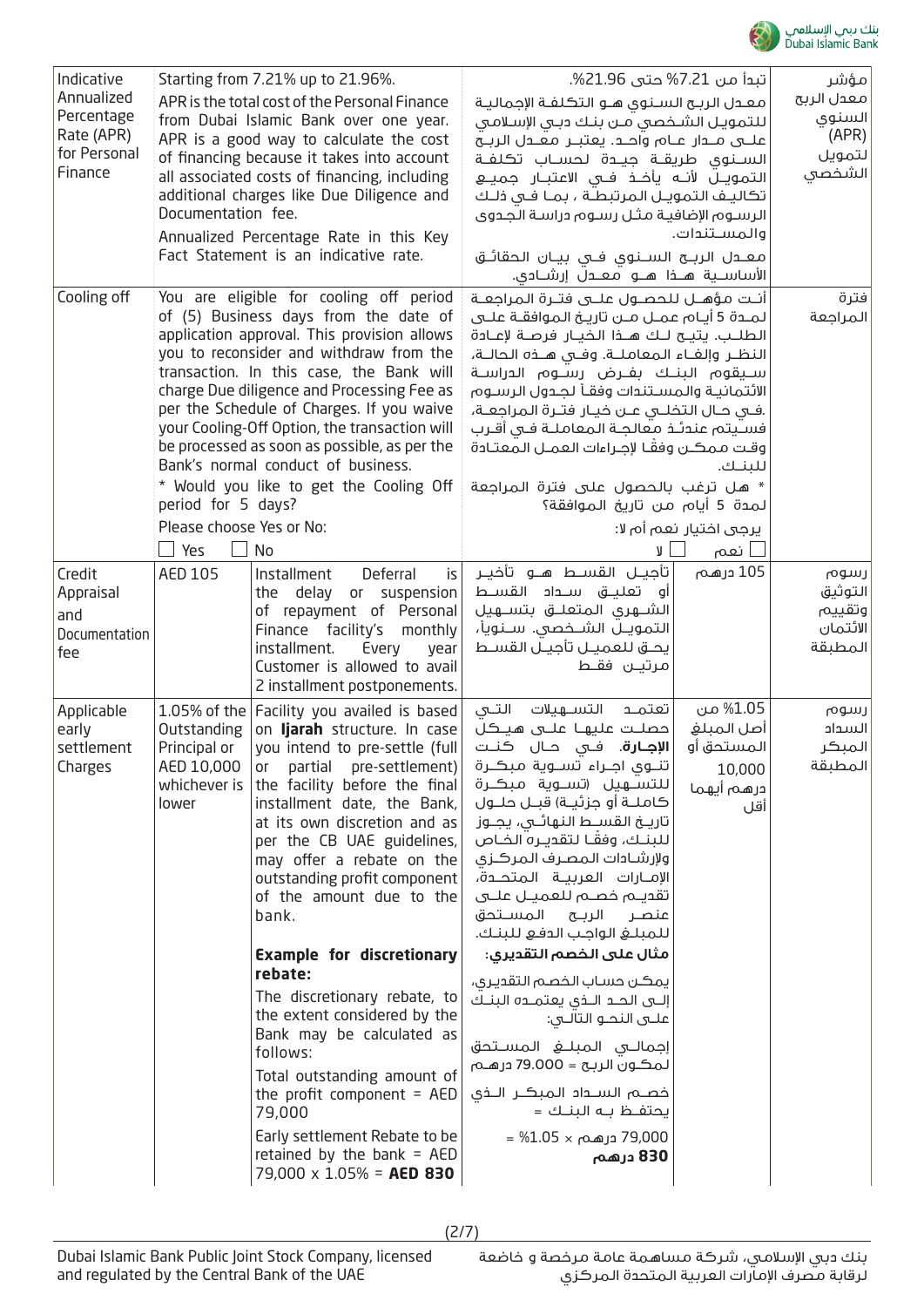

مـع البنـك.

قــد يتطلــب أحيانــا دفــع رســوم أخــرى. يتــم فــرض رســوم )التوثيـق وتقييـم االئتمـان المطبقـة( علـى التمويـل الـذي تـود الحصـول عليـه فـي عقـد التمويـل. يمكنـك العثـور علـى كافـة الرسـوم المتعلقـة بالمنتـج فـي جـدول الرسـوم علـى الموقـع االلكترونــي لبنــك دبــي اإلســامي. تتوافــق هــذه الرســوم مــع متطلبـات مصـرف األمـارات العربيـة المتحـدة المركـزي. يرجـى https://www.dib.ae/schedule-of-charges الرابــط إلــى الرجــوع لمعرفـة الرســوم الأخـرى الـتـي قــد تفـرض خـلال مــدة تعامـلـك

| $^{\shortmid}$ The above is only an example $\mid$ حدد مثال حيث $\mid$<br>$\,$ and actual calculation will vary $\, \,$ ایختلـف $\,$ الـمسـاب الـفعلــی $\,$<br>$\mid$ depending on the outstanding $\mid$ اعتمــادًا عـلـــــى ثمــــن الــشــــراء $\mid$                                                                        |  |  |
|------------------------------------------------------------------------------------------------------------------------------------------------------------------------------------------------------------------------------------------------------------------------------------------------------------------------------------|--|--|
| $\,$ الآجــل المســتحق فــى وقــت $\,$ Deferred Purchase Price at $\,$<br>$^{\shortmid}$ the time of pre-settlement $\mid$ طلـب التســوية المبكــرة<br>$\vdash$ request and when the actual $\mid$ اللتســـهـيل    وعنـــد    تســـوية    [<br>$\mid$ outstanding amount is settle. $\mid$ المبلـــفي الفعلـــي المســـتحق. $\mid$ |  |  |

There may be circumstances in which other fees are payable. Due Diligence and Documentation fee applicable for the finance you apply for will be shown in the finance contract. All charges related to Product are available in DIB Schedule of Charges at DIB website. These charges are in accordance with CB UAE requirements. Please refer to https://www.dib.ae/schedule-of-charges for other charges that may apply during the tenor of your relationship with the bank.

| Will the profit change on this finance?                                                                                                                                                                                                                                                                                                                                                                                                                                                                                                                                                                                                                                                                    | هل ستتفير الأرباح لهذا التمويل؟                                                                                                                                                                                                                                                                                                                                                                                                                                                                                                                                                                                                                                                                                                                                                                                                       |
|------------------------------------------------------------------------------------------------------------------------------------------------------------------------------------------------------------------------------------------------------------------------------------------------------------------------------------------------------------------------------------------------------------------------------------------------------------------------------------------------------------------------------------------------------------------------------------------------------------------------------------------------------------------------------------------------------------|---------------------------------------------------------------------------------------------------------------------------------------------------------------------------------------------------------------------------------------------------------------------------------------------------------------------------------------------------------------------------------------------------------------------------------------------------------------------------------------------------------------------------------------------------------------------------------------------------------------------------------------------------------------------------------------------------------------------------------------------------------------------------------------------------------------------------------------|
| There will be no change of profit rate and the instalments<br>once it is agreed.                                                                                                                                                                                                                                                                                                                                                                                                                                                                                                                                                                                                                           | لـن يكــون هـنـاك أى تغييـر فـى معـدل الربـح والأقسـاط بمجـرد<br>الاتفاق عليهـم.                                                                                                                                                                                                                                                                                                                                                                                                                                                                                                                                                                                                                                                                                                                                                      |
| How to find the best deal for you?                                                                                                                                                                                                                                                                                                                                                                                                                                                                                                                                                                                                                                                                         | كيف يمكنك الحصول على أفضل عرض                                                                                                                                                                                                                                                                                                                                                                                                                                                                                                                                                                                                                                                                                                                                                                                                         |
| To obtain the best deal for you, it is important to check DIB<br>Personal Finance or other Banks' offer and compare profit<br>rates, fees and features before you apply for Personal<br>Finance. Choosing the best Personal finance for you may<br>save you money. You should request Key Facts Statements<br>when looking for personal finance from other banks to<br>help you find the personal finance that is best for you.                                                                                                                                                                                                                                                                            | للحصول علـى أفضل عـرض، عليك التحقـق مـن عـروض التمويـل<br>الشــخصى المقدمــة مــن بنــك دبــى الإســلامـى أو الـبنــوك الأخـرى<br>والمقارنـةٌ بيـن معـدلات الربـح والرسـوم والميـزات قبـل التقـدم<br>بطلب للحصول علـى التمويـل الشـخصى. اختيـارك للتمويـل<br>الشــخصي الأفضـل قـد يوفـر لـك الـمـال. عنـد البحـث عـن تمويـل<br>شـخصى مــن البنــوك الأخـرى تأكــد مــن طلــب "بيانـات الحقائـق<br>الأساسية" لمساعدتك فى العثور على التمويل المناسب لك.                                                                                                                                                                                                                                                                                                                                                                                |
| <b>Warnings</b>                                                                                                                                                                                                                                                                                                                                                                                                                                                                                                                                                                                                                                                                                            | تحذيرات                                                                                                                                                                                                                                                                                                                                                                                                                                                                                                                                                                                                                                                                                                                                                                                                                               |
| By availing this product, you will be exposed to the<br>following risks:                                                                                                                                                                                                                                                                                                                                                                                                                                                                                                                                                                                                                                   | عند استخدام هذا المنتج، قد تتعرض للمخاطر التالية:                                                                                                                                                                                                                                                                                                                                                                                                                                                                                                                                                                                                                                                                                                                                                                                     |
| • By availing this product, you will become owner of the<br>service and you will be responsible for all the risks and<br>rewards of the service.<br>. If you resign or get terminated from your job, your<br>End of Service will be blocked and utilized against the<br>Outstanding Finance amount with DIB.<br>. In case of late payments or non-payment of this<br>Personal finance, you may be exposed to the following<br>consequences and others:                                                                                                                                                                                                                                                     | عنــد اســتخدام هـــذا الـمنتـــع، ســتصبح مالـــكَـا للـخدمـــة<br>وسـتكون مسـؤولاً عـن جميـع مخاطـر وايـرادات الخدمـة.<br>فـي حالــة اســـتقالتك أو إنهــاء وظيفتــك، ســـيتم حجــز<br>مبلغ نهاية الخدمـة واسـتخدامه لتسـوية مبلـغ التمويـل<br>المسـتحق عليـك لـدى بنـك دبـى الإسـلامـى.<br>فـي حالــة الـتأخـر فـي الـســداد أو عــدم ســداد هــذا الـتمويـل<br>الشّــفصى، فقــد تتعّــرض للعواقـب التاليــة وغيرهــا:                                                                                                                                                                                                                                                                                                                                                                                                             |
| o The Bank will ask you for paying a late payment<br>donation pursuant to your undertaking to donate in<br>case of late payment.<br>o A negative Credit Information Agency rating and the<br>possible limitations on the ability to borrow/obtain<br>financing in the future.<br>o Collection measures Involving collateral, collection<br>Fees and claim on guarantees.<br>o Legal actions through the courts<br>• in case you intend to pre-settle (full or partial pre-<br>settlement) the facility before the final installment date,<br>the Bank, at its own discretion and as per the CB UAE<br>guidelines, may offer a rebate on the outstanding profit<br>component of the amount due to the bank. | 0 سيطلب منك البنك سداد (مبلغ التبرع المطبق فى<br>حـال السـداد المتأخـر) وفقًـا لتعهـدك بذلـك.<br>0 سـتحصل علـــى تصنيــف ائتمانــى ســلبـى لــدى "وكالــة<br>المعلومــات الائتمانيــة" وقــد يتـــم وضــع بعــض القيــود<br>المحتملـة فيمـا يتعلـق بفرصـة الحصـول علــى قـرض أو<br>تمويــل فــى الـمســتقبل؛<br>0 إجــراءات التحصيـــل ســـوف تشـــمل الضمانــات الإضافيــة<br>ورسوم التحصيل والمطالبة بالضمائات.<br>0 رفع دعوى قانونية للتقاضى من خلال المحاكم<br>فـي حـال كانـت لـديـك النيــة فـي التســوية الـمبكــرة<br>للتسهيل (السـداد المبكـر ، كامـل أو جزئـي) قبـل حلـول<br>تاريخ القسط النهائى، يجوز للبنك، وفقًا لتقديره الخاص<br>ووفقًــا  اإرشـــادات  الـمـصـــرف  المـركـــزى  الإمـــارات  الـعـربيـــة<br>المتحــدة، تقديـــم خصـــم علـــى الـربـــع الـمســتحق فيمــا<br>يتعلـــق بالمبلــــغ المســـتحق للبنــك. |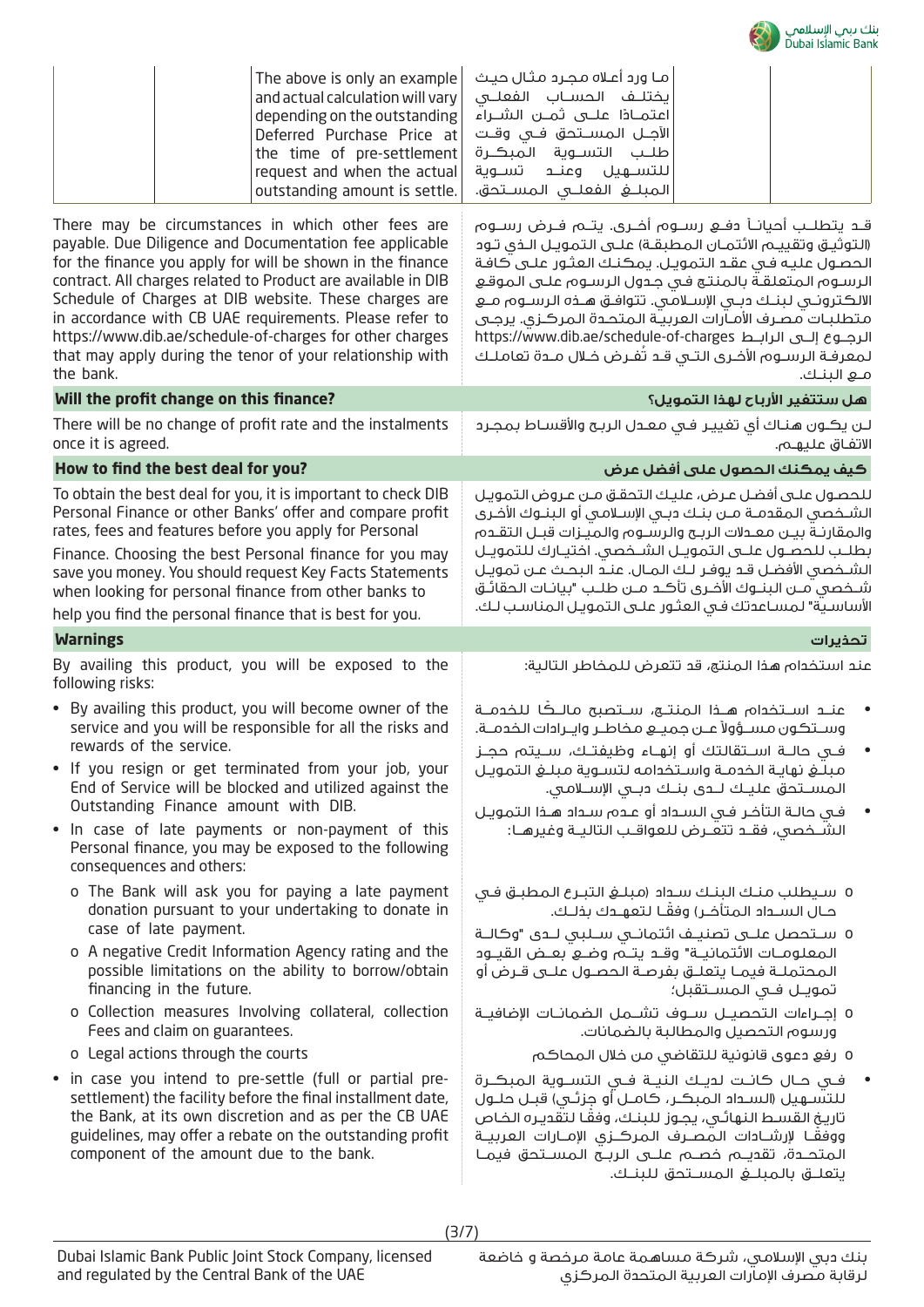

- أنــا / نحــن )مقدم/مقدمــون الطلــب( أفوض/نفــوض البنــك بشــكل غيــر مشــروط وال رجعــة فيــه بتخصيــص حســابي / حســابنا ألي مــن وكالء التحصيــل المعتمديــن لــدى البنــك مـحليـًـا أو دوليـًـا لـمـتابعــة واســترداد الـمبالـــغ الـمســتحقة والواجــب دفعهــا )بمــا فــي ذلــك األربــاح والرســوم وأي تكاليـف أخـرى ذات الصلـة) فضـلاً عـن رفـع الدعـاوى القانونية ســواء داخــل أو خــارج الدولــة ".
- أنا / نحن (مقده/مقدمون الطلب) أفوض /نفوض البنك أيضًا بشكل غير مشروط وال رجعة فيه بتزويد وكالء التحصيل المعنيين بأي معلومات مالية ضرورية تتعلق بحسابي / حسابنا بما في ذلك المستندات السرية المتعلقة بتسهيلات التمويل الخاصة بي / بنا (مقدم الطلب) أو أي حساب (حسابات) بنكية خاصة بي / بنا لدى البنك.
- أنـا / نحـن (مقده/مقدمـون الطلب) أفـوض /نفوض بموجب هـذا البنـك و / أو وكالء التحصيـل المعتمديـن لـدى البنـك مـحليًـا أو دوليًـا بزيـارة مـكان عملـي أو منزلـي/ عملنـا أو منزلنــا، لمتابعــة واســترداد المبالــغ المســتحقة والواجــب دفعهـا مقابـل التسـهيالت االئتمانيـة / التمويليـة التـي تـم الحصـول عليهـا مـن البنـك.
- يخــول المتعامــل بموجــب هــذا البنــك بتعييــن أي مــن وكلاء التحصيــل الـمعتمديــن لــدى البنــك ســواء محليًــا آو دوليًــا لمتابعــة واســترداد مبلــغ القســط المســتحق بمــا فــي ذلــك األربــاح والرســوم وأي رســوم أخــرى ذات الصلــة.
- قــد يســتغرق الحصــول علــى تســوية االلتزامــات أو تمويــل تســوية الالتزامــات وقتــا أطــول للســداد مقارنــة بالتمويــل الســابق وقــد يــؤدي إلــى دفــع المزيــد مــن األربــاح.
- In case you have marked your fixed deposits as a security for Personal Finance, the Bank may liquidate your fixed • فــي حالــة تحديــد ودائعــك الثابتــة كضمــان للتمويــل الشـخصي، يجـوز للبنـك تصفيـة وديعتـك الثابتـة فـي حالـة التخلــف عــن الســداد. • If you are a finance guarantor than you will be solely responsible to meet any commitment which were associated with the finance if the primary applicant fails • إذا كنــتٍ ضامنًــا ماليًـا، فســتكون المســؤول الوحيــد عــن الوفـاء بـأي التـزام مرتبـط بالتمويـل، فـي حال فشـل مقدم الطلـب األساسـي فـي الوفـاء بالتـزام سـداد التمويـل. • You shall pay the installments specified into respective personal finance agreement when due as set out and if you fail to pay two installments for any reason after being notified in writing to pay within (14) days, all the remaining installments shall fall due and payable in one • عليــك االلتــزام بدفــع األقســاط المحــددة فــي اتفاقيــة التمويــل الشــخصي ذات الصلــة عنــد اســتحقاقها علــى النحـو المبيـن، وإذا أخفقـت فـي سـداد قسـطين ألي سـبب ًــا بالدفــع فــي غضــون مــن األســباب بعــد إخطــارك كتابي (14) يومًـا، فسـتكون جميـع الأقسـاط المتبقيـة مسـتحقة وواجبــة الســداد كدفعــة اجماليــة واحــدة. • Detailed of Warning text at the following link: https:// • تجــدون تفاصيــل النــص المتعلــق بالتحذيــرات علــى الرابــط https://www.dib.ae/Warning :التالي **كيفية تقديم الطلب على هذا المنتج. ?product this for apply to Where**

This Personal Finance is available through:

• Branches • Direct Sales Team

www.dib.ae/Warning

single payment.

- 
- Telesales

**Terms and Conditions واألحكام الشروط**

• Key Facts Statement contains information about Personal finance product to help you compare and select the most appropriate Personal finance for you.

• The customer irrevocably and unconditionally authorize the bank to assign their account to any of its authorized collection agents situated either locally or internationally to follow up and recover the due and outstanding amounts (inclusive of profit, fees and any other associated charges) along with filing of legal proceedings either inside or outside the country.

• The customer irrevocably and unconditionally also authorize the Bank to provide such collection agents with any necessary financial information about my/our account including confidential documents related to my/ our (Applicant's) financing facility or any bank account(s)

• The customer do hereby authorize the Bank and or its authorized collections agents situated locally or internationally to visit my premises (place of employment or home) for follow up against the overdue and outstanding amount against the credit / financing

• Customer hereby authorizes the Bank to assign any of its authorized collection agents either locally or internationally to follow up and recover the due and outstanding installment amount inclusive of profit, fees,

• Availing a Liability settlement or Liability Settlement financing may take longer to pay off than your previous financing and may result in paying more in profit.

held with the Bank.

facilities availed from the Bank.

and any other associated charges

deposit in case of payment default

to meet the finance repayment obligation.

• This Key Facts Statement is not an offer of finance facility. The Bank is not obliged to provide you with the Personal Finance described in this Key Facts Statement. You will need to apply for the finance and meet the Bank's credit suitability criteria before we can determine whether you are eligible for this finance.

يمكنك تقديم طلب تمويل شخصي من خالل:

- الفروع
- فريق البيع المباشر
- البيع عبر الهاتف

- يحتــوي بيــان الحقائــق األساســية علــى معلومــات حــول منتــج التمويــل الشــخصى لـمســاعدتك فــى المقارنــة واختيــار التمويــل الشــخصي األنســب لــك.
- ً بيــان الحقائــق الرئيســة هــذا ليــس عرضــا لالئتمــان. البنــك غيــر ملــزم بتزويــدك بالتمويــل الشــخصي الموضــح فــي هــذا البيــان. ســوف تحتــاج إلــى تقديــم طلــب للحصــول علــى التمويــل وتلبيــة معاييــر الجــدارة االئتمانيــة الخاصــة بالبنــك قبــل أن يتمكــن البنــك مــن تحديــد مــا إذا كنــت مؤهـــلاً لـلحصـــول علــــى هـــذا الـتمويــل.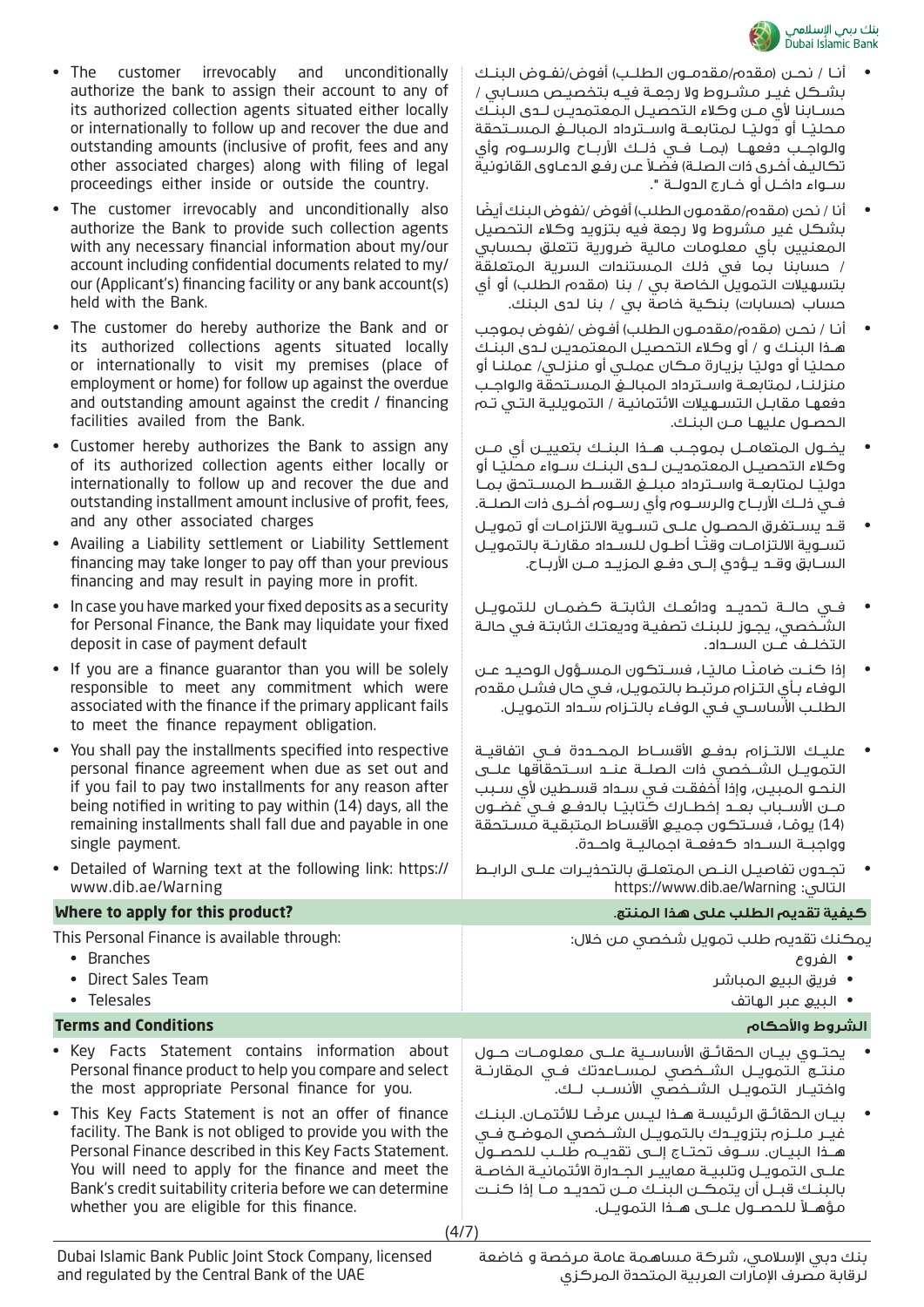

- The profit rates, fees and charges are those that apply as at the date of production of this Key Facts Statement.
- You are eligible for a Cooling-off period of maximum of 5 days. You can cancel or change the application during the Cooling-Off period. In this case, the Bank will charge Due diligence and Processing Fee as per the Schedule of Charges. You can waive the Cooling-off period and avail the Finance immediate after approval.
- The amount required to be paid does not include fees, which are dependent on events that may not occur (for example, late payment donation if you do not make payments on time).
- The amount of the payments shown in this Key Facts Statement will change if profit rates, fees and charges change and if a different finance type, finance term or finance amount is used.
- Please refer to the Warning Section for consequences in the event of a Customer's failure to meet the Bank's terms and conditions
- The customer alone shall be responsible for the correctness of information and data that they are providing.
- The bank may refuse to execute any requests, instructions or services requested by the Customer if the Customer fails to comply with the necessary procedures; or if the information or data are incorrect or are in violation of the law applicable in the United Arab Emirates.
- The Bank shall reserve the right to change and modify these terms and conditions or the services and products offers as required by the law or bank policy. Such changes shall be notified to the Customer within a period of 60 days.
- Dubai Islamic Bank (DIB) has a strict policy of keeping Customer information secret and secure.
- If the finance is approved, Dubai Islamic Bank (DIB) will provide you with a copy of the contract to read and with appropriate time to review before signing it.
- In order to start with your Personal finance, you must Read and Sign a Key Fact Statement and submit it to a Bank's sales representative.
- The Bank reserves the right to change the term and conditions later, with a 60-days' prior notice.
- Governing Law and Jurisdiction of court: The finance facility agreement and other terms and conditions shall be governed by the UAE federal laws as applied by the competent courts of the UAE to the extent these laws do not conflict with the principles of Sharia.
- The requested Finance will be disbursed within 10 business days of signing the banks transactional documents. Notification will be sent to customer if the funds/case is not disbursed within 10 Business days with reason.
- معــدالت الربــح والرســوم والمصاريــف المطبقــة فــي تاريــخ إصــدار بيــان الحقائــق الرئيســي هــذا.
- أنـت مؤهـل للحصـول علـى "فترة المراجعة" لمـدة 5 أيـام كحــد أقصــى. يمكنــك خــال هــذه الفتــرة إلغــاء أو تغييــر نمــوذج الطلــب المقــدم. وفــي هــذه الحالــة، ســيقوم البنــك بفــرض رســوم الدراســة االئتمانيــة والمســتندات وفقـا لجـدول الرسـوم. يمكنـك التنـازل عـن فترة المراجعة والحصــول علــى التمويــل حالمــا يتــم الموافقــة عليــه.
- المبلــغ المطلــوب دفعــه ال يشــمل الرســوم التــي تعتمــد علــى أي أحــداث قــد ال تحــدث )علــى ســبيل المثــال، التبــرع بمبلـغ فـي حـال السـداد المتأخـر أو إذا لـم تقـم بالسـداد فــي الـوقــت الـمـصــدد).
- سـيتغير مبلـغ السـداد الموضـح فـي بيـان الحقائق الرئيسـة هــذا إذا تغيــرت معــدالت الربــح والرســوم والمصاريــف وإذا تـم اسـتخدام نـوع تمويـل أو مـدة تمويـل أو مبلـغ تمويـل مختلــف.
- يرجـى الرجـوع إلـى قسـم "التحذيـرات والتبعـات" لمعرفـة العواقــب فــي حالــة فشــل المتعامــل فــي تلبيــة شــروط وأحــكام البنــك.
- يتحمــل العميــل وحــده مســؤولية صحــة المعلومــات والبيانات التي يقدمها.
- يجـوز للبنـك رفـض تنفيـذ أي طلبـات أو تعليمـات أو خدمات يطلبهــا المتعامــل إذا لــم يلتــزم المتعامــل باإلجــراءات الالزمـة، أو إذا كانـت المعلومـات أو البيانـات غيـر صحيحـة أو تخالـف القانـون المعمـول بـه فـي دولـة اإلمـارات العربيـة المتحــدة.
- يحتفــظ البنــك بالحــق فــي تغييــر وتعديــل هــذه الشــروط والأحــكام أو عــروض الخدمــات والـمنتحــات بمــا يتماشــى مـع القانـون أو سياسـة البنـك. يتـم إخطـار المتعامـل بـأي مــن هــذه التغييــرات فــى غضــون 60 يومُــا. ً
- يتبـع بنـك دبـي اإلسـامي سياسـة صارمـة تتعلـق بالحفـاظ علــى ســرية معلومــات المتعامــل.
- فــي حالــة الموافقــة علــى التمويــل، ســيزودك بنــك دبــي اإلسـامي بنسـخة مـن العقـد لقراءتـه مـع الوقت المناسـب لمراجعتــه قبــل التوقيــع عليــه.
- مــن أجــل البــدء بالتمويــل الشــخصي الخــاص بــك، عليــك قــراءة بيــان الحقائــق األساســية هــذا والتوقيــع عليــه وتقديمــه إلــى منــدوب مبيعــات البنــك.
- يحتفــظ البنــك بالحــق فــي تغييــر الشــروط واألحــكام، مــع إرســال إشــعار مســبق لــك قبــل 60 يومُــا. ً
- القانــون الواجــب التطبيــق واختصــاص المحكمــة: تخضــع اتفاقيــة التســهيالت التمويليــة وغيرهــا مــن الشــروط واألحـكام للقوانيـن االتحادية لدولة اإلمـارات العربية المتحدة علــى النحــو المطبــق مــن قبــل المحاكــم المختصــة فــي دولـة اإلمـارات العربيـة المتحـدة، إلـى الحـد الـذي ال تتعـارض فيــه هــذه القوانيــن مــع مبــادئ الشــريعة اإلســامية.
- سـيتم صـرف التمويـل المطلـوب فـي غضـون 10 أيـام عمل مــن توقيــع مســتندات المعامــات الخاصــة بالبنــوك. يتــم إرســال إشــعار إلــى المتعامــل فــي حــال لــم يتــم صــرف األمــوال فــي غضــون 10 أيــام عمــل واعالمــه عــن الســبب.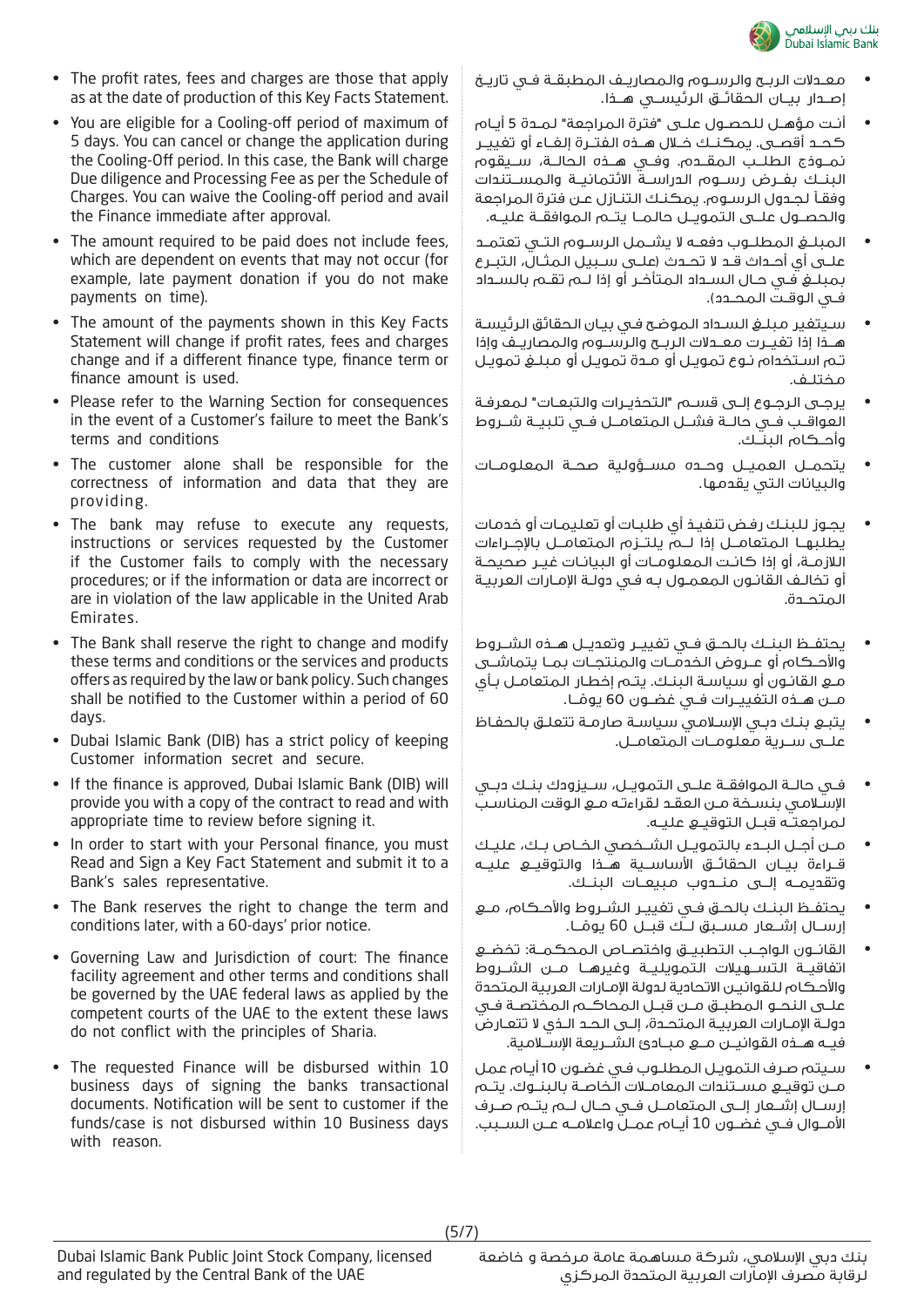

- يقـــوم الـبنــك فــي أيٍ وقــت يعتبـــر ضرورِيـًـا ودون ٍاشـــعار مســبق بتجميــد و / أو حجــز األرصــدة الدائنــة فــي أي مــن الحسـابات لـدى البنـك )بمـا فـي ذلـك أي حسـابات ادخـار / ودائــع أو ودائــع اســـتثمارية أو ودائــع ثابتــة)، أو أي حســاب مرتبـط آخـر ، وفـي أي وقـت يـراه البِنـك ضروريًـا ، ويتـم اتخـاذ هـذا االجـراء بأمـر مـن المحكمـة أو بدونـه. يقـر المتعامـل بـأن البنـك مسـموح لـه بحجـز أي مبالـغ تتعلـق بسـداد أي تســهيالت تمويليــة، حتــى فــي الحــاالت التــي يقــوم فيهــا البنــك بإجــراء تجميــد مســبق للمبلــغ المســتحق.
- لتجنــب الشــك، يتــم إعفــاء البنــك ومســاهميه ومديريــه وموظفيـه ومسـؤوليه وممثليـه من أي مسـؤولية ويتنازل المتعامــل عــن أي حــق مســتحق لــه بموجــب القانــون ضــد البنــك ومســاهميه ومديريــه وموظفيــه ومســؤوليه والممثليــن فيمــا يتعلــق بــأي أضــرار تــم التعــرض لهــا، بشـكل مباشـر أو غيـر مباشـر، نتيجـة لهـذا التجميـد و / أو الحظــر، كمــا هــو مذكــور أعــاه.
- ال يجــوز للبنــك احتســاب أربــاح علــى األربــاح المتراكمــة وفقًــا للمــادة (121) بنــد 3 مــن مرســوم القانــون الاتحــادي رقــم (14) لســنة 2018 بشــأن البنــك المركــزي وتنظيــم المؤسســات واألنشــطة الماليــة.
- تتوفــر الشــروط واألحــكام العامــة المفصلــة علــى موقــع البنــك علــى الرابــط التالــي: https://www.dib.ae/terms-and-conditions

أقــر باســتالم وفهــم بيــان الحقائــق األساســية هــذا، كمــا أقــر بأنـي فهمـت ميـزات المنتـج أو الخدمـة، وتسـعيرتها، ومزاياهـا ومخاطرهــا والرســوم المرتبطــة بهــا وحقــوق المســتهلك والتزاماتــه علــى النحــو الــوارد والمفصــل فــي بيــان الحقائــق األساســية. أؤكــد أن المعلومــات المقدمــة فــي هــذا البيــان دقيقــة وكاملــة. وعليــه أفــوض بنــك دبــي اإلســامي للتحقــق ُ مـن المعلومـات المقدمـة هنـا أو أي معلومـات أخـرى متاحـة لــدى بنــك دبــي اإلســامي مــن أي مصــدر )مصــادر( يــراه البنــك مناسـباً، بمـا فـي ذلـك علـى وجـه التحديـد أي تقاريـر ائتمانيـة مـن أي وكالـة أو مكتـب تصنيـف ائتمانـي. أنـي أعلـم بـأن بنـك دبــي اإلســامي غيــر ملــزم بتزويــدي بالتمويــل لمجــرد أننــي قمـت بتقديـم طلـب التمويـل. أقـر بـأن أي تمويـل يتـم تقديمـه ً ســيكون وفقــا لتقديــر بنــك دبــي اإلســامي ويخضــع لجميــع الشـروط والأحـكام المعمـول بهـا التفاقيـة التمويـل الشـخصي )اكتــب االســم الدقيــق للمنتــج( والشــروط واألحــكام العامــة للخدمــات المصرفيــة لبنــك دبــي اإلســامي، والتــي قــد يتــم مراجعتهــا مــن وقــت آلخــر.

أوافق على تلقي اتصاالت ترويجية لتسويق المنتجات. الاتصال الهاتفى:  $\square$  نعم  $\square$  كلا رسالة نصية قصيرة أو التسويق عبر البريد اإللكتروني المباشر:  $\square$ نعم  $\square$  كلا

- The Bank at any time deemed necessary and without prior notice, freeze and/or block credit balances in any of the accounts with the Bank (including any savings accounts/deposits, investment deposits or fixed deposits), or any other associated account, at any time the Bank deems necessary with or without a Court order to this effect, and the Customer acknowledges that the Bank is permitted to block any amounts relating to repayment of any Financing Facilities, even in cases where the Bank implements a block in advance of the amount falling due.
- For avoidance of doubt, the Bank, its shareholders, directors, employees, officers, and representatives are released from any liability and the Customer waives any right that accrues to it at law against the Bank, its shareholders, directors, employees, officers, and representatives regarding any damages suffered, directly or indirectly, as a result of such freeze and/or block, as mentioned above
- The bank is not permitted to charge profit on accrued profit in accordance with the Article (121), Clause 3 in Decretal Federal law No. (14) of 2018, Regarding the Central Bank & Organization of Financial Institutions and Activities.
- Detailed General Terms & Conditions are available on the Bank's website at the following link: https://www. dib.ae/terms-and-conditions

### **اقـــــــــــــــــــــــــــــرار :Acknowledgement**

I acknowledge the receipt of and understanding of this Key Fact Statement. I also acknowledge that I understand the product/service features, pricing, benefits, risks, fees and Consumer's rights and obligations as detailed in the Key Fact Statement. I confirm that the information provided in this Statement is accurate and complete. I authorize Dubai Islamic Bank (DIB) to verify the information provided herein or any other information available with DIB from whatever source(s) it considers appropriate, including specifically any credit reports from any credit rating agency or bureau. I understand that DIB is not obliged to provide me with finance solely based on the finance application. I acknowledge that any finance provided shall be at DIB's discretion and subject to all applicable terms and conditions of Personal Finance agreement and DIB Banking Services General Terms and Conditions, which may be revised from time to time.

### **التواصل الترويجي: :Communication Promotional**

I agree to receive promotional communication for marketing products.

| Calls:                      | $\Box$ Yes $\Box$ No |  |
|-----------------------------|----------------------|--|
| $SMS/EDM: \Box Yes \Box No$ |                      |  |
| Email:                      | $\Box$ Yes $\Box$ No |  |